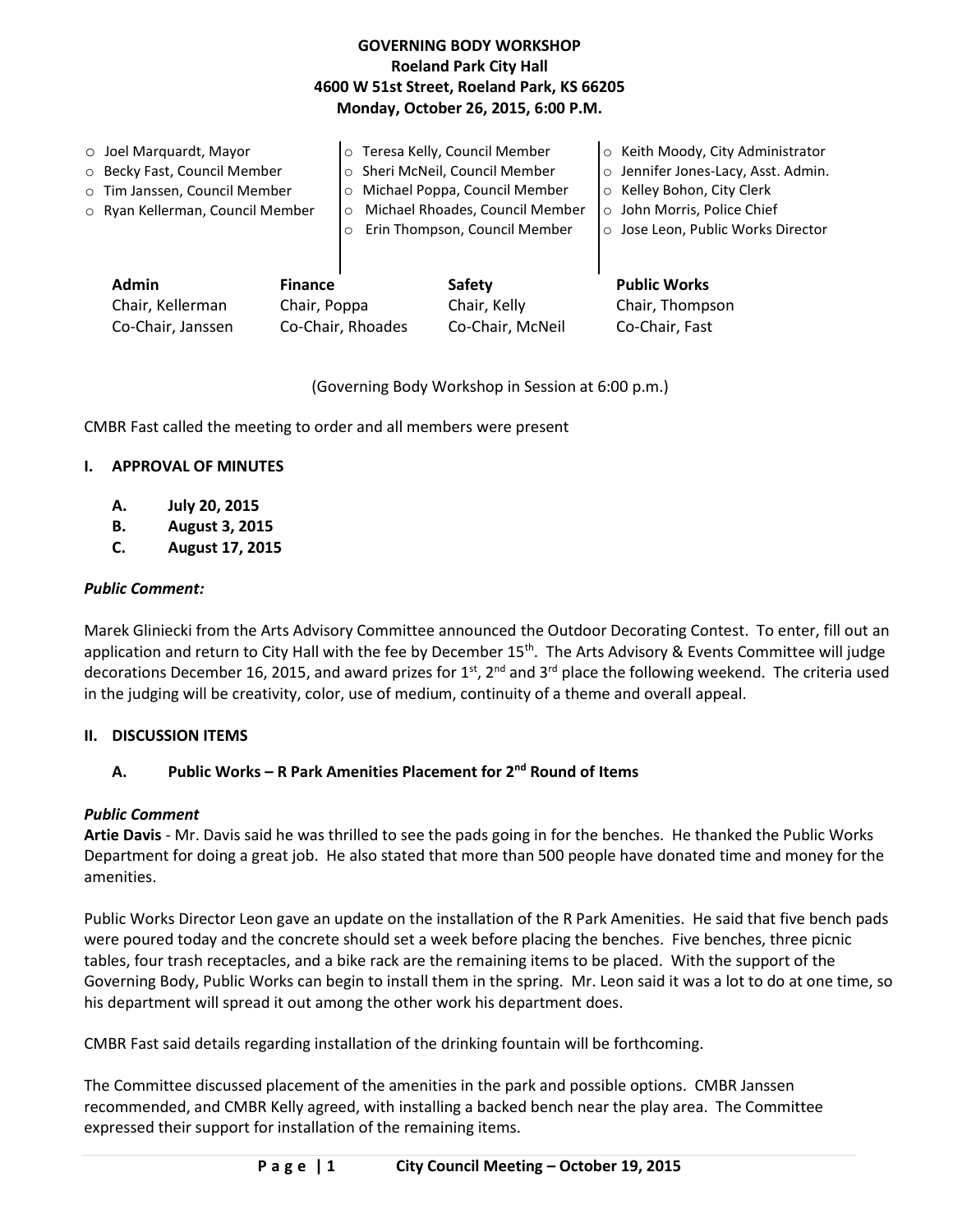# **B. Public Works – Process of Approving a Plan for R Park**

CMBR Kellerman and CMBR Thompson met to discuss the process for approving a plan for R Park. They believed a community forum would be the best route to get public input, present the plans as well as gather input regarding the other parks in the City.

CMBR Kelly recommended that the Governing Body return to the quarterly community forum schedule as the residents have come to expect that. After a brief discussion it was decided to find time in January 2016 to hold the forum.

Mayor Marquardt hopes to finalize the plan for the park a few months after the community forum and to be able to move forward with any modifications.

There was also a brief discussion of possible items in the park such as sand volleyball and a chess table.

# **C. Admin – Donation Policy**

City Administrator Moody presented the proposed donation policy based off of Fairway's, which he felt was welldeveloped, but he reformatted to better represent Roeland Park. The one major change was to discuss donations to the City's parks.

Mayor Marquardt had five parts that he recommended changes on.

- As written, donated items cannot be placed where it would require something else to be moved. The Mayor suggested adding language to the effect of "unless agreed upon by Council and paid for by the donor or the City."
- A plaque must be installed. The Mayor said there may be instances when a donor does not wish to be recognized.
- Plaques will be replaced when damaged beyond repair. Mayor Marquardt recommended adding "in the opinion of City staff."
- The Mayor suggested the pricing structure of donated items needed to be modified to reflect actual costs.
- Also the donor needs to have an understanding of ongoing maintenance requirements.

CMBR Kelly wanted to make sure the donation was not burdensome for the donor. The Committee discussed the process of donations, not to make it burdensome on the donor, and to keep items in line with the City's master plan.

Public Works Director Leon commented that items placed in parks were not approved globally throughout the City and items are unique to each park.

City Administrator Moody requested any input from the Committee be forwarded to him regarding the policy or any comments to Mayor Marquardt's suggestions. He will make the track changes and present them later to the Committee.

## **D. Finance – August Financials**

Ms. Jones-Lacy provided an updated financial report design.

She noted that property tax collections for 2015 saw an increase of 1.65 percent over 2014 through July of \$1.7 million. Sales taxes are down 6.1 percent compared to last year, and are attributable to lower gas receipts and telephone franchise fees. Court revenues represent 7 percent of the General Fund and fines are up 27.8 percent for the year.

The City is currently at 56.6 percent of mid-year expenditure projections and is operating within the scope of expectations.

Ms. Jones-Lacy showed the debt services chart noting a drop in 2017 to where it is almost paid off by 2025.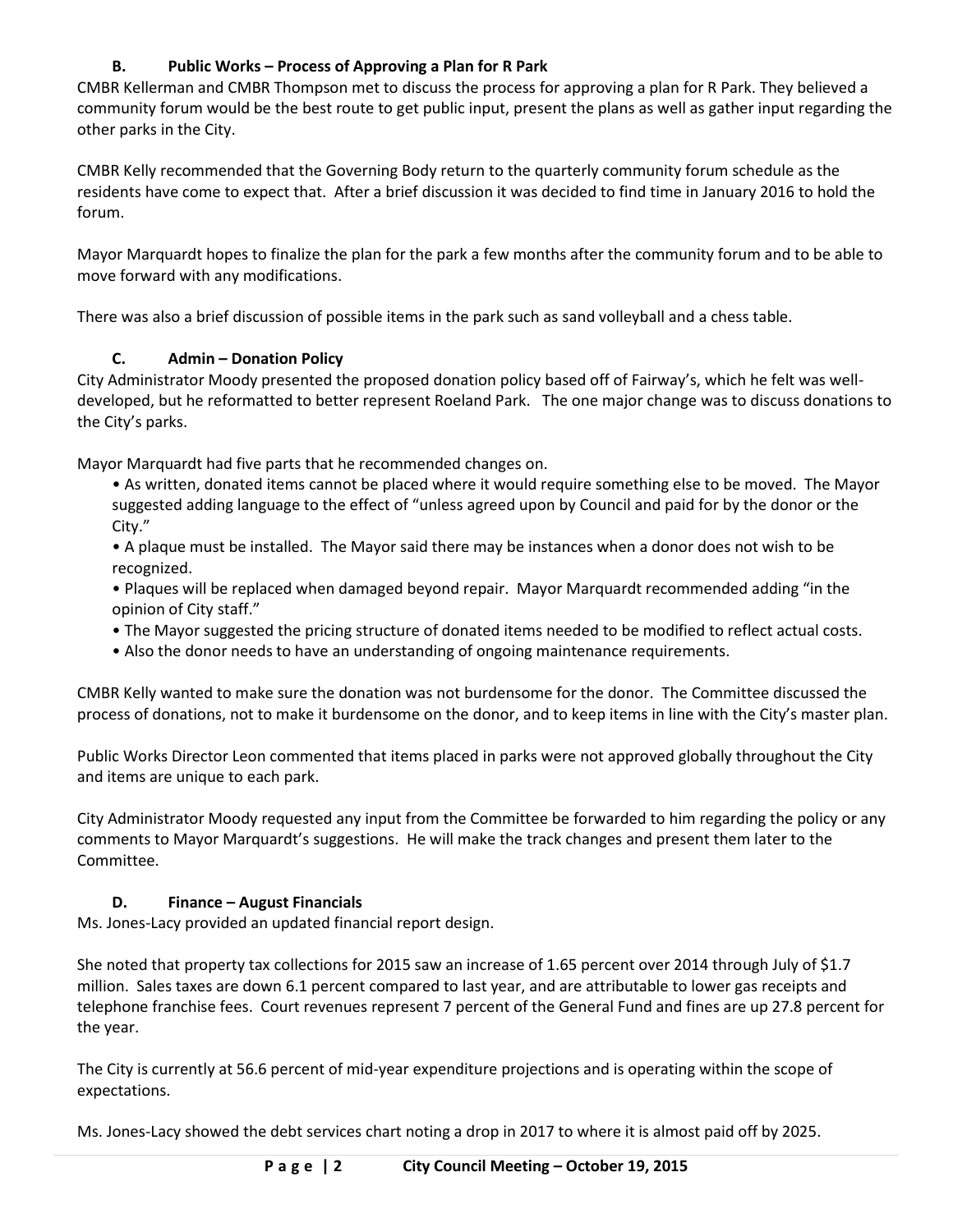TDD 1, the Price Chopper shopping center, is set to go into default and TDD 2, Lowe's, is already in default. There is no liability to the City who is responsible for turning over sales tax receipts to the trustee to make those payments.

Ms. Jones-Lacy explained the default of the TDDs despite their good sales performance. When the TDDs were first created consultants over-projected sales revenues when seeking funding and the businesses have not met those financial projections.

A new aspect of the financial report is the Community Statistics which is prepared by the County Economic Research Institute (CERI). It compares the 13 largest cities in Johnson County and shows where retail sales are coming in compared to the previous year. Roeland Park has seen a decline of 4.2 percent in sales. Building permits are also down in the City, but the value of those improvements is up.

CMBR Fast wanted to make clear to everyone that the businesses in Roeland Park are doing well, are successful and there is no reason for concern.

# **E. Admin – Mayoral Appointments**

City Attorney recommends adoption of charter ordinance to retain status quo for City process of making appointments to committees and having the Governing Body confirm them. The attached ordinance addresses changes the past year in Kansas law related to appointments to committees.

City Attorney Shortlidge has recommended removing the need for the Governing Body to give a reason for not accepting a mayoral appointment and is recommending adopting a charter ordinance to continue with the City's practice of how the Mayor makes appointments followed by confirmation of the Governing Body. The ordinance will reflect changes in state law related to committee appointments.

Mayor Marquardt said this will remove the City from any liability and also that a person cannot be removed from a committee position unless they are declared unfit to continue in their position.

The Committee agreed to discuss this further under New Business at an upcoming Council meeting.

## **F. Admin – Committee Appointment and Reappointment**

The Committee recommended to approve the appointments/reappointments on the upcoming Council Consent Agenda.

They once expressed their desire to have new appointees to attend the Council meeting of their approval.

# **G. Admin – Animal Variance and Number of Dogs Ordinance**

City Administrator Moody said the pet ordinance allows for two dogs or two cats, and a third pet request must go through an administrative process as explained in the City code. Beyond a third, the person may request a special permit for additional animals.

CMBR Kelly said there is a policy in place and it is inappropriate to discuss policy changes when someone is requesting a special permit per the policy.

CMBR Thompson expressed her concern that when a citizen has followed the process put in place and reached out to staff that it is unfair to change the rules.

CMBR Rhoades wanted to set a limit on the number of pets at a residence and also to have the letters sent to area residents be kept anonymous. City Administrator Moody said the letters can be kept anonymous, but it is not a foolproof measure.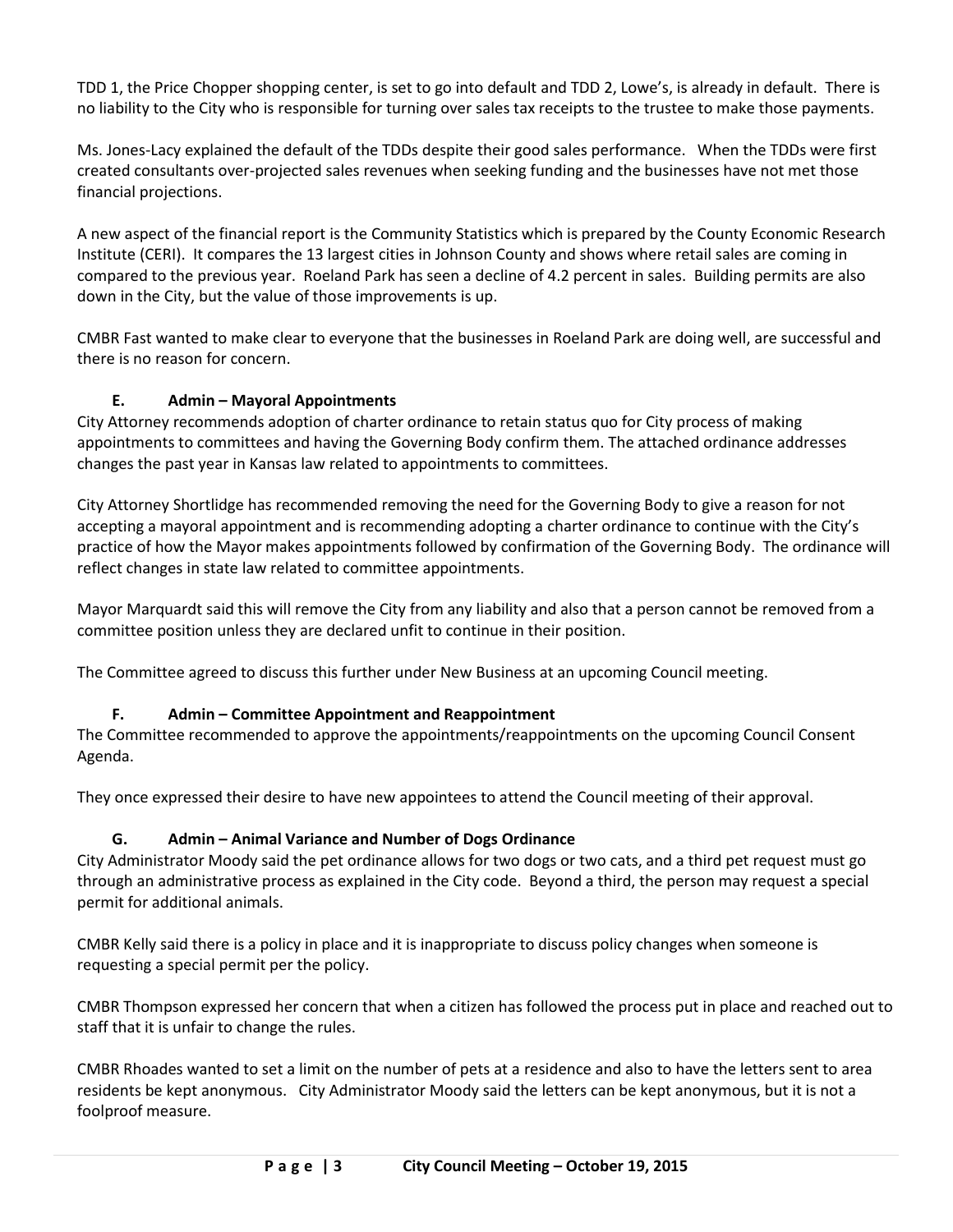The Committee engaged in a lengthy discussion regarding setting a finite number of pets allowed per residence and letter writing process to notify surrounding property residents of the potential addition of an animal.

City Clerk Bohon commented that there are currently eight special permits in the City and they are renewed every year.

All the Councilmembers agreed to continue with the two pets rule and a third to be handled administratively. The majority did not want to handle additional pet requests.

There were mixed opinions regarding the letters to be sent to area residents. The majority liked the ability to have the letters remain anonymous and to keep the policy as written.

CMBR Kelly said she had problems with the letters as it might cause other problems with neighbors if someone protested. She also felt that one neighbor in disagreement should not be enough to stop the permit.

CMBR McNeil encouraged everyone to contact Animal Control if they receive a complaint so it can be documented.

There was general agreement to limit animals to no more than three per residence, allowing for the existing permits and variances to continue, but not approving any more. This in time will regulate itself to no more than three animals per household. Also if there are two or more protests, the special permit request would come before the Governing Body for resolution.

The Committee agreed to move the discussion to New Business with the noted changes.

## **H. Admin – Pending Variances**

Karen Lobrano is requesting a special permit for an additional dog. Before moving to Roeland Park she contacted City Hall about her dogs and stated she is a responsible pet owner. She has also followed the process as stated in the animal ordinance.

The Committee reassured Ms. Lobrano that the previous Committee discussion would not affect her request as she has properly gone through the process as written.

CMBR McNeil thanked her for going through the correct procedure.

There is also second request for a residence on Parish Drive. The Committee has requested to review the record before the next meeting as there have been some concerns regarding this property in the past. CMBR McNeil addressed some things that were done to mitigate issues with the homeowner such as installing a fence. One of the dogs has since passed away and the owner is looking to keep one of the dogs she was to re-home to fill the spot of the extra approved animal.

The Committee agreed to discuss this at the next Council meeting.

## **I. Admin – Ordinance 919 Regulations Regarding Demolition of Structures**

Mike Flickinger clarified changes to the demolition language regarding clean fill. Rebar will be allowed, but must be disconnected from other pieces. Also any debris to buried on site in the clean fill must be no more than four square feet and no larger than three feet in any direction. The "clean" was removed from the fill definition.

The Committee had a lengthy discussion as to what could be included in fill to level a demolished a site.

CMBR Fast mentioned that there were hanging electric wires at 47<sup>th</sup> and Mission. Mr. Flickinger will investigate and notify the appropriate utility company.